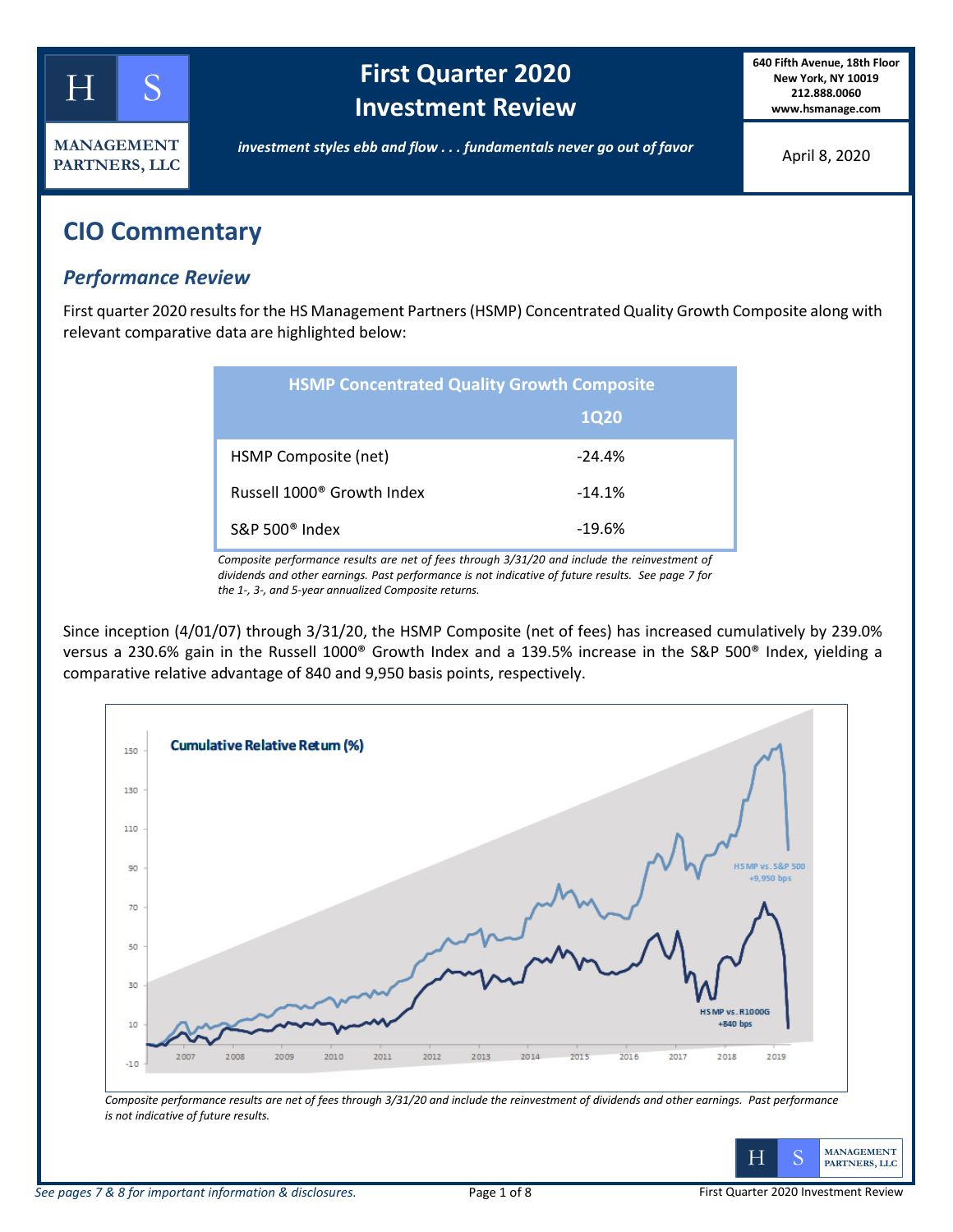#### *Investment Perspective*

On the heels of a strong 2019, markets and your portfolios bounded ahead early in 2020. To be sure, spreading word of the COVID-19 virus came to the fore, and its impact on businesses with a strong footprint in China and with the Chinese consumer globally was of increasing concern. The worry was largely centered around Asia—in terms of local consumption, reduced travel, and any possible disruption of supply chains.

| <b>HSMP Concentrated Quality Growth Composite</b> |             |                                |                           |  |  |
|---------------------------------------------------|-------------|--------------------------------|---------------------------|--|--|
|                                                   | <b>HSMP</b> | <b>S&amp;P 500<sup>®</sup></b> | Russell 1000 <sup>®</sup> |  |  |
|                                                   |             | <b>Index</b>                   | <b>Growth Index</b>       |  |  |
| $12/31/19 - 2/19/20$                              | $+4.8%$     | $+5.1%$                        | $+9.3%$                   |  |  |

The S&P 500® Index reached its peak on February 19th. The table below provides a snapshot at that time.

*Composite performance results are net of fees through 2/19/20 and include the reinvestment of dividends and other earnings. Past performance is not indicative of future results. See page 7 for the 1-, 3-, and 5-year annualized Composite returns.*

From that point on, fears over the virus spread like wildfire, first throughout Italy and Europe and then eventually to the United States. One defining moment in the United States came on Wednesday, March 11th when the NBA announced that several players had contracted COVID-19 and suspended its season. Major League Baseball—which had been conducting spring training games in Florida and Arizona then stopped playing—and the NHL and other leagues all followed suit. Soon, new phrases such as "social distancing", and "bending the curve" entered our lexicon and the U.S. administration's tone shifted to an alarmed state.

As I wrote in the 3/30/20 piece *Once in a Lifetime*: "The global COVID-19 pandemic is truly a once in a lifetime event. I have experienced much in my 38-year investment career: the 1987 Crash, the first Iraq War, the late 90's Asian Crisis, the 2000 Tech Bubble bursting, 9/11, and the 2008/2009 Financial Crisis and Great Recession. We have not experienced anything like this."

One phenomenon that is different than what we have experienced before is the harsh impact that the response to the public health crisis has had on our portfolio companies. Historically, while not immune from recessions, our portfolio companies have tended to exhibit recession resistant characteristics, and at least generated modest earnings growth relative to more traditionally cyclical profit streams away from us. Most recessions have historically been led by a downturn in manufacturing. Today, the issue we face is gauging the impact for our companies—most of them serving consumers globally--in a world where people simply stopped showing up.

COVID-19 has hit our portfolio companies hard in both a direct and immediate fashion and this has shown up in the portfolio's performance during the downdraft.

| <b>HSMP Concentrated Quality Growth Composite</b> |             |                                                |                                           |  |  |
|---------------------------------------------------|-------------|------------------------------------------------|-------------------------------------------|--|--|
|                                                   | <b>HSMP</b> | <b>S&amp;P 500<sup>®</sup></b><br><b>Index</b> | Russell 1000 <sup>®</sup><br>Growth Index |  |  |
| $2/19/20 - 03/31/20$                              | $-27.9%$    | $-23.5%$                                       | $-21.4%$                                  |  |  |

*Composite performance results are net of fees 2/19/20 through 3/31/20 and include the reinvestment of dividends and other earnings. Past performance is not indicative of future results. See page 7 for the 1-, 3-, and 5-year annualized Composite returns.*

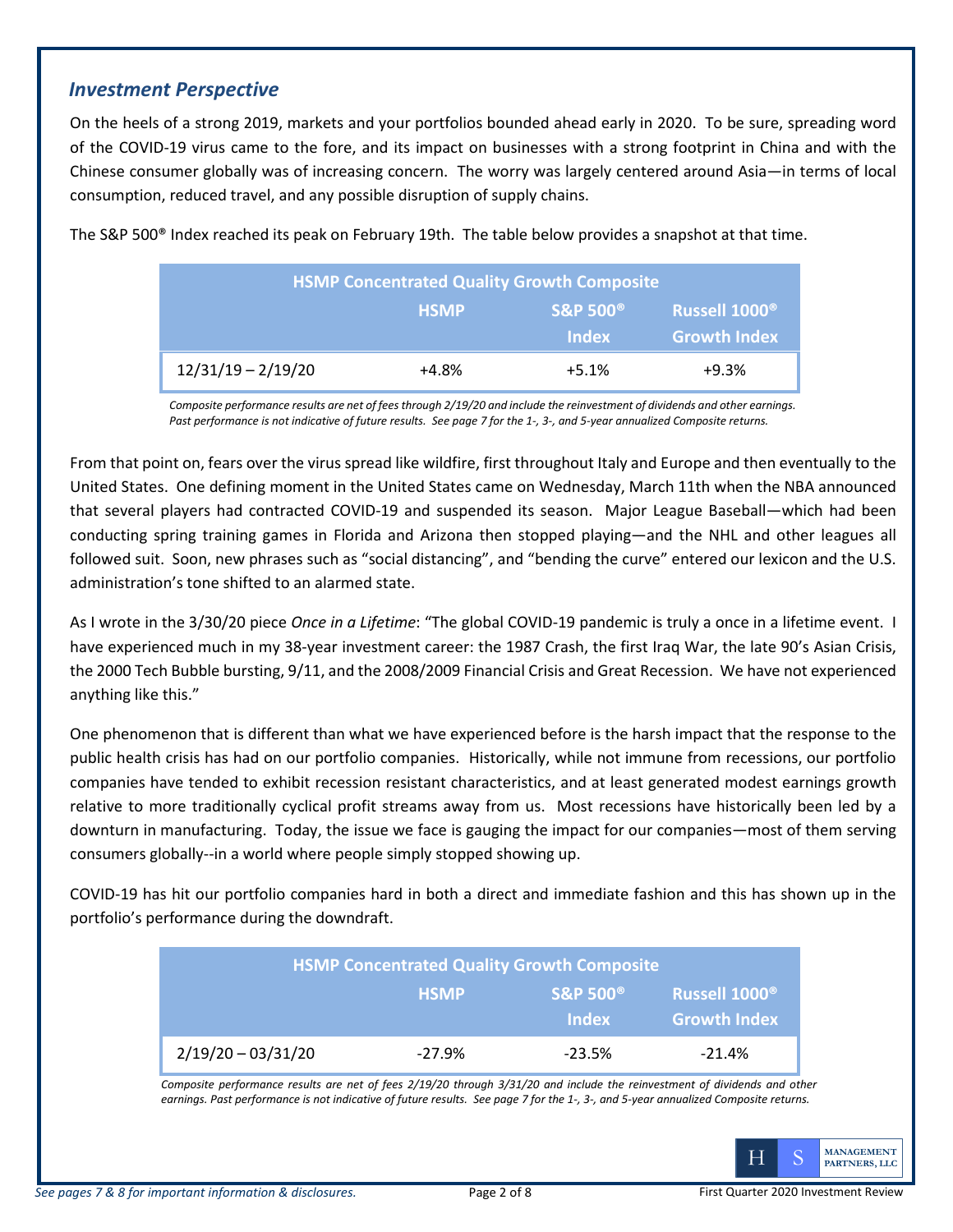On the one hand, it is as if our portfolio has entered a bizarro world in which results are opposite of expectations. That is, on average, we have historically preserved capital better during market downdrafts. That is not the case this time. On the other hand, it is understandable given the nature of the businesses we invest in.

We believe there will be indirect and lagged effects that permeate throughout the global economy and confront all companies, especially as more consumer facing companies slash capital expenditures, pull back on all discretionary spending, and sharply reduce inventory and working capital levels.

## *New Names*

Active management remains at the core of our investment approach. We have moved to be responsive to changes in stock prices, adjustments to our views of future values along with current worth, and the need to rebalance the portfolio due to the extreme volatility. As you know, we have always been willing to go against the grain—not for the sake of being contrarian—but often because we have found the best opportunities arise during times when transitory factors overwhelm secular possibilities. And we have done so during this period as it relates to buying new names, adding and subtracting from existing holdings, and exiting positions needed to fund purchases.

Early in the quarter (before COVID-19 became a pandemic), we took a stake in Hasbro (HAS). We like HAS's brands (Monopoly, Scrabble, Nerf, Play-Doh, Magic the Gathering, Disney/Marvel/Star Wars tie-ins, My Little Pony, Power Rangers, etc.) and saw an opportunity arising from being able to move past the Toys-R-Us bankruptcy and the 2019 China tariff hit. Moreover, the recent purchase of E-One gives them strong franchises such as Peppa the Pig, and also an entertainment studio that could help them better capitalize on their existing brands. While HAS levered up to buy E-One, we remain comfortable with their balance sheet and ability to pay their dividend. While COVID-19 is disruptive to their film studio, we think the supply chain is functioning well, and demand for HAS's products has been healthy during what is typically a seasonally slow period. We have bought into weakness.

We subsequently purchased three additional companies' shares into the teeth of the crisis as their stocks succumbed to market pressures. We bought a stake in Burberry (BRBY) after it retreated due to COVID-19 pressures in China. For better (long-term) or worse (short-term), Burberry has a powerful franchise in Asia, with Chinese consumers alone accounting for about 40% of their business (about half and half between locally bought goods and Chinese purchases abroad). The secular story for Burberry is based on the teaming up of a new CEO and a new creative designer–both who had success individually—but also who have worked together successfully in the past. The strategy is to move Burberry up the luxury ladder around the world. The company's franchise in Europe and the U.S. lags its perception in Asia. Inconsistencies in the go-to-market strategy of the past are being addressed and new products and new categories are being added. As COVID-19 has spread globally, the strain on Burberry's current business has been magnified. That said, this 164-year-old company has a solid balance sheet. Asia went into the crisis first and it seems to be slowly coming out of the crisis as it moves to a peak elsewhere. We have gradually nibbled on the shares at lower levels and expect to see a substantial recovery in EPS power post 2020.

We also bought back into Starbucks (SBUX), a name from the past. China is an important market for the company; in fact, it is its second largest geography after the U.S. SBUX's shares fell under great pressure as the epidemic spread into a pandemic, and, in our view, created an opportunity to buy into an attractive long-term business. On the positive side, SBUX is seeing most of its Chinese stores reopen, though traffic remains low and restrictions on social gatherings still exist. While the U.S. now faces overwhelming pressure, the fact that SBUX can maintain a take-out, drive-through,

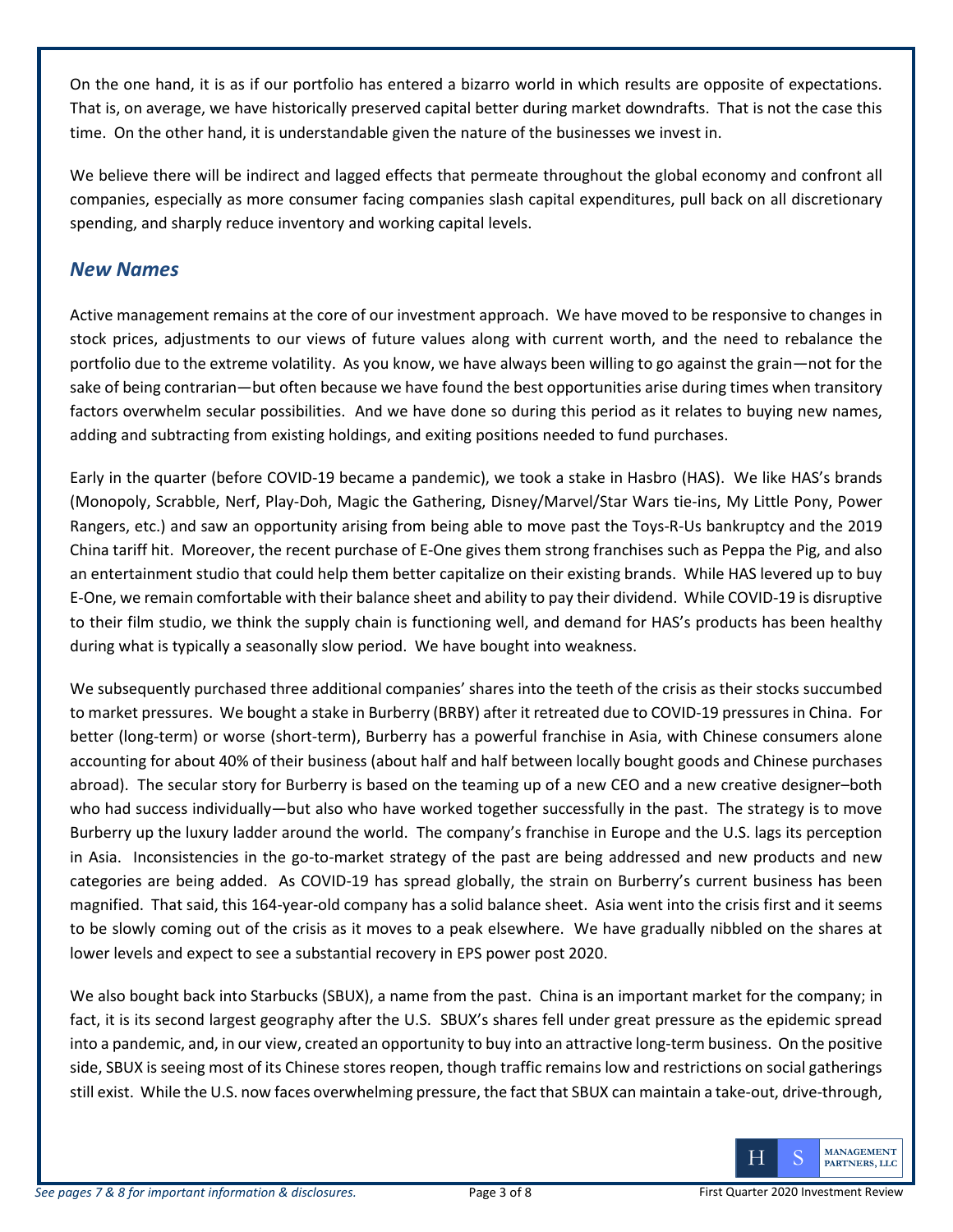and delivery component is an offset. To some degree, the company's substantial investments in technology and their app is a help, especially as it relates to ordering and payment in this social distancing, non-contact world. We think the company's finances are solid and believe that the company's long-term EPS power is largely intact, notwithstanding a difficult 2020 outlook.

Lastly, we also bought back into Marriott (MAR), the leading global hospitality chain. Occupancy levels have plummeted due to travel restrictions around the world. The company has been forced to furlough a substantial part of their work force and slash salaries of existing workers. Both CEO Arne Sorenson and Chairman Bill Marriott are forgoing salaries, and the company rightfully decided to suspend the dividend to preserve cash. To be sure, the next several months, and even quarters, will likely prove devastating to MAR's P&L. But we think MAR has a powerful culture and is the best in the business. We have confidence that they are taking the steps to survive today and prosper once again in the future when the pandemic subsides. Long-term, this is likely to lead to lower supply growth and less rather than more competition in the industry. We have seen in past crises, including 9/11, that people do come back. And when they come back, we believe MAR will once again produce a high level of cash flow with their largely managed and franchised business model. We have taken a stake into the weakness with an eye toward the longterm.

Along with these new names, we have also leaned into several other existing holdings that have seen disproportionate weakness, especially in the retail and restaurant space, as well as some of our smaller capitalization holdings. In order to fund these buys, we have reduced exposure to some existing stocks and exited outright from two holdings: Amazon and Domino's Pizza. Each of these companies have moved up nicely in the past six months or so, have seen their P/E's expand when others have compressed, and have held up well in part due to the real appeal of their services, especially in this time. We continue to like both franchises but felt the capital is better allocated to names under duress, with an eye on longer-term returns.

### *Investment Outlook*

As we look ahead, we are focused on three things as it relates to our portfolio: the possible earnings trajectory in 2020 and 2021; valuation; and balance sheet strength.

For now, and during this period of tumult, it has been very hard to reasonably assess what short-term earnings may be. We started the year expecting our portfolio earnings stream to advance at a low double-digit clip. As recently as late March, we had forecast a 10%-20% drop with the caveat that it could be worse. Our best current thinking is a 20%-25% decline this year. It is a moving target. For perspective, S&P 500®Index earnings are now expected to drop 40% or so, according to Ed Hyman of ISI.

We have historically looked at the weighted average growth for our portfolio earnings when assessing its outlook. However, we are finding that a high degree of earnings variability for several portfolio holdings is skewing results and makes this forecasting method less reliable. To that end, we are taking the Buffet approach and looking at the aggregate earnings outlook when assessing earnings growth, valuation, and dividends. In other words, based on the number of shares in each security that we own, we determine our share of its actual forecasted earnings and dividends.

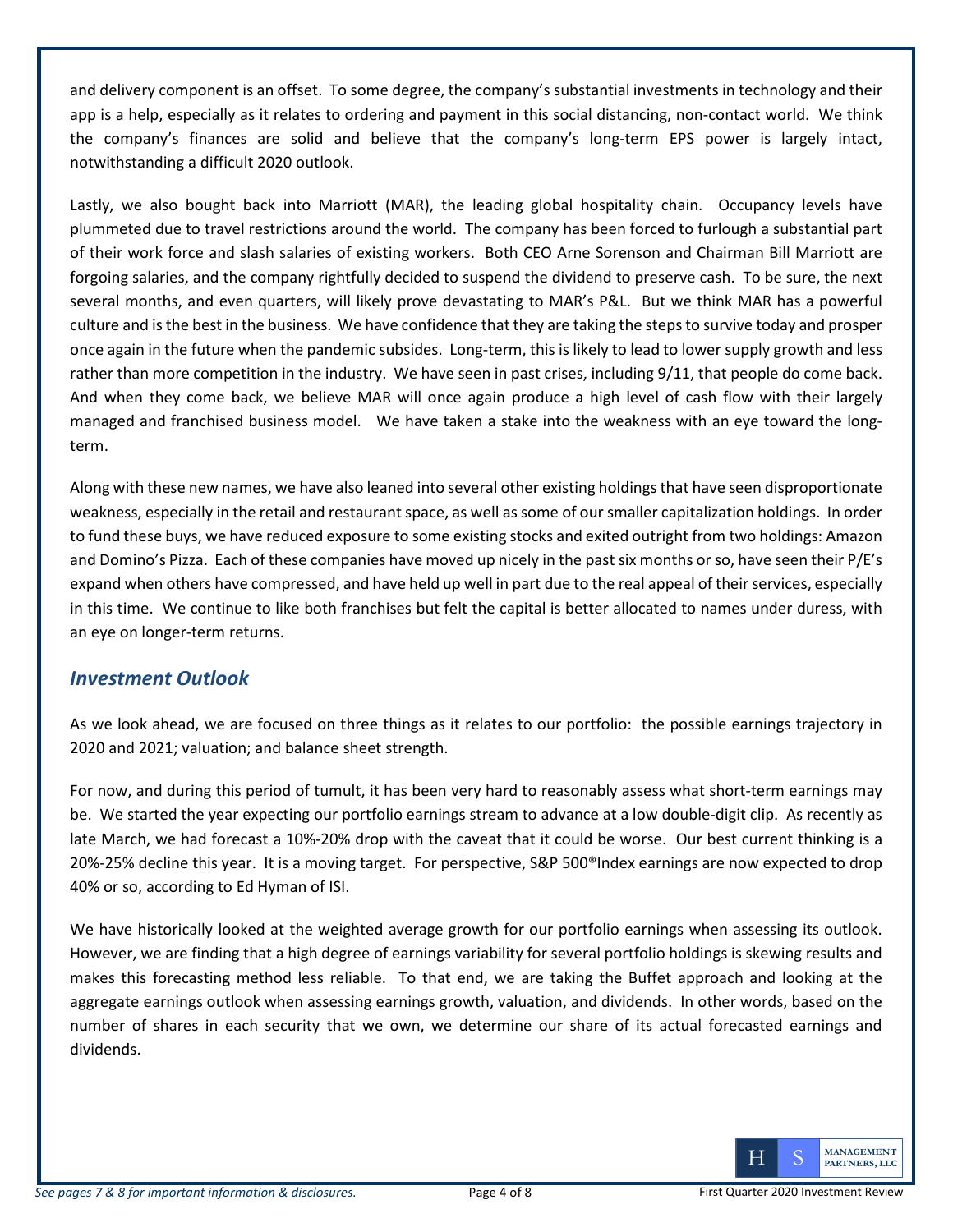When we look at our aggregate earnings cumulatively, we think the following chart is useful.

| Indexed Earnings & P/E                 |      |                 |       |                 |       |  |
|----------------------------------------|------|-----------------|-------|-----------------|-------|--|
|                                        | 2019 | Y/Y<br>% Change | 2020E | Y/Y<br>% Change | 2021E |  |
| Indexed EPS                            | 100  | $-23%$          | 77    | $+39%$          | 106   |  |
| P/E Ratio                              | 15.0 |                 | 19.4  |                 | 14.1  |  |
| Based on HSMP estimates as of 3/31/20. |      |                 |       |                 |       |  |

As you can see, on an indexed basis, we think that aggregate earnings will drop substantially this year. Encouragingly, we believe that the COVID-19 epidemic will have less of an impact on our companies' earnings power in 2021. To be sure, earnings are not likely to reach levels that would have been attainable had COVID-19 pandemic not happened. But that said, we think a sharp earnings recovery is likely in the cards for 2021 and are optimistic about the long-term earnings power of the portfolio.

Valuation metrics are tricky since it is hard to know where earnings settle. That said, we think looking at valuation on this aggregated basis also yields hopeful signs. The portfolio P/E multiple stands at about 19x-20x our depressed 2020 earnings forecast. More to the point, we believe the current portfolio valuation is attractive at around 15x last year's earnings and about 14x our earnings estimate for 2021.

| <b>Portfolio Metrics</b>                                                          |       |  |  |  |
|-----------------------------------------------------------------------------------|-------|--|--|--|
| FTM Estimated P/E                                                                 | 17.7x |  |  |  |
| <b>FTM Earnings Yield</b>                                                         | 5.6%  |  |  |  |
| Current 10-Year Bond Yield                                                        | 0.7%  |  |  |  |
| Earnings Yield/Bond Yield                                                         | 8.1x  |  |  |  |
| Indicated Dividend Yield                                                          | 2.3%  |  |  |  |
| FTM means Forward Twelve Months. Based on HSMP aggregate estimates as of 3/31/20. |       |  |  |  |

Relative valuation is buttressed when considering that the current earnings yield of the portfolio is selling for multiple times the current ten-year bond yield. The current dividend yield (net of announced dividend suspensions) of 2.3% is also attractive and gives some cushion should other companies decide to temporarily suspend their dividends.

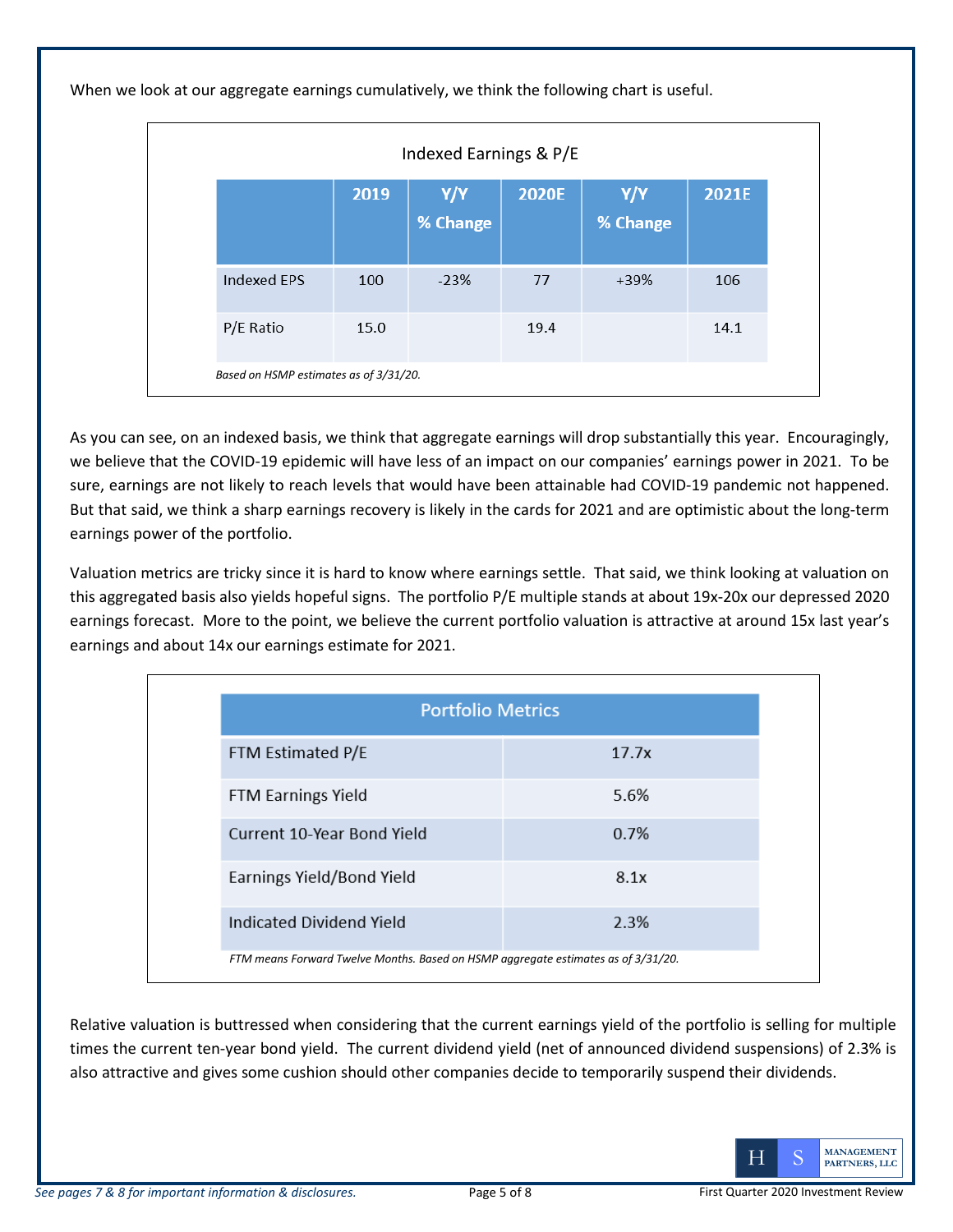Beyond earnings and P/E, we believe that the balance sheet now becomes the true center of attention. Companies broadly were prodded to take on debt, and many away from us went overboard, especially with interest rates so low. It is likely that we will go through a time with much more conservative balance sheets. Capital spending is likely to be subdued. Technology and software projects—an increasing part of spending plans—will be prioritized and in some cases delayed. "Nice to have" will have to wait. Initiatives to move into new markets may well be curtailed. Buying back stock will probably move out of vogue–building cash balances will be this year's model.

We do believe that the inherent cash flow characteristics of the businesses we own should once again kick-in as revenue comes back. While pressures exist, we feel balance sheets overall are solid and a long-term advantage. We expect many will emerge stronger, especially relative to weaker competition, and many competitors will not survive. That said, a more conservative approach to capital allocation is likely to slow growth for us and others in the years ahead.

### *Conclusion*

While we have often pointed to our ability to hold it together better during tough times, we have equally noted that we usually lag coming out of a recession, as more variable earnings growth companies—more wounded during the downturn—come roaring back. This time may well be different as the companies most effected on the way down many of them global consumer-facing companies with stores and restaurants and physical points of distribution—may benefit most from a recovery in demand, even if gradual and even if not immediately back to prior levels.

As I noted in *Once in A Lifetime*: "This is a moment in time. The declines we have experienced reflect this moment in time. We are running the marathon—not the sprint—and are looking out at what given companies may look like not next month or next quarter but 12-18 months from now…even 3-5 years from now."

Thanks again for your confidence in us and we wish you and your families the best health and safety in the days to come. We look forward to updating you as we all move past this crisis to better times ahead.

Sincerely,

Harry W. Segalas

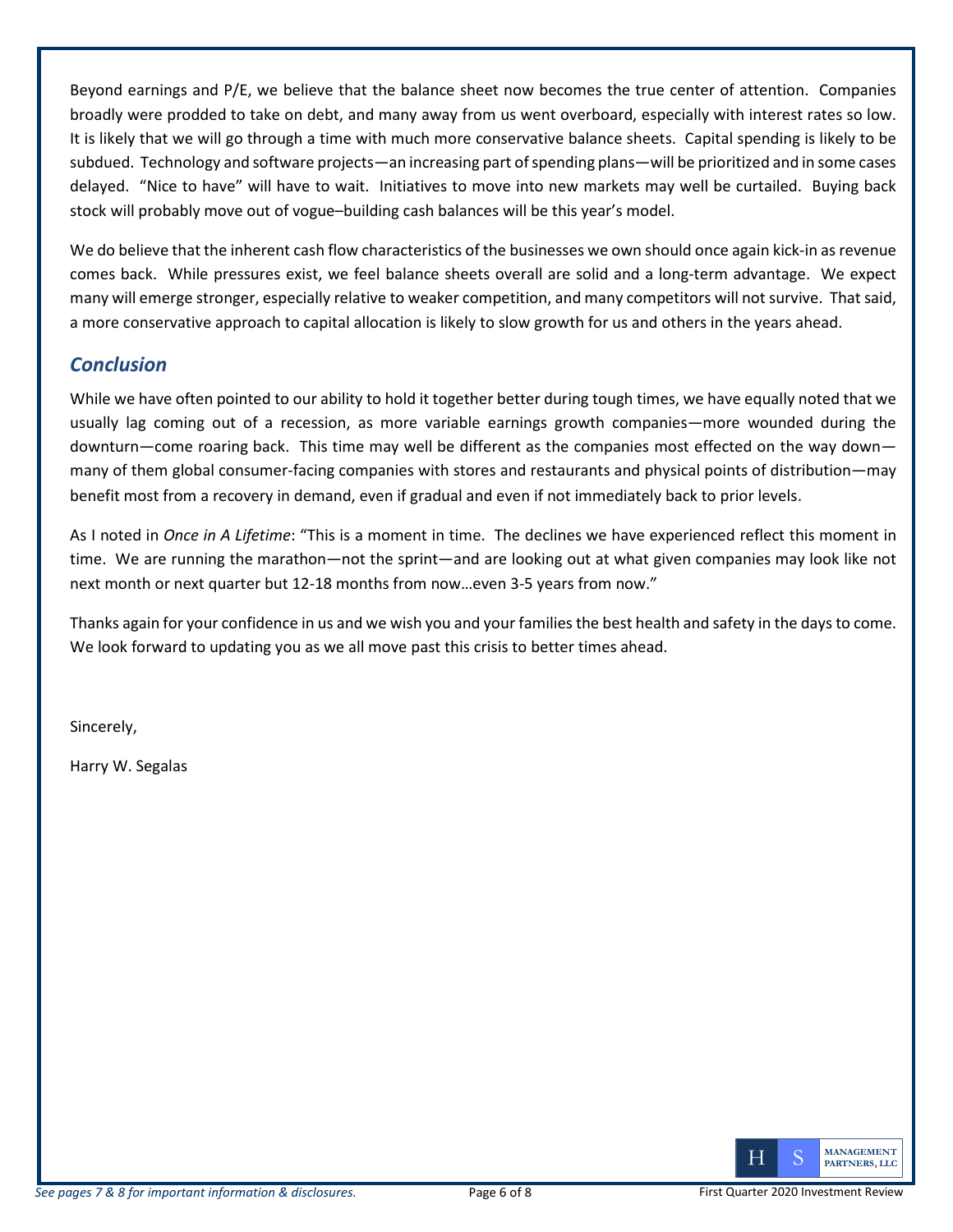## *Portfolio Profile (3/31/20)*

#### **HSMP Composite Performance as of 3/31/20**

|                                        | <b>1Q20</b> | 1 Year  | 3 Years<br><b>Annualized</b> | 5 Years<br><b>Annualized</b> | <b>10 Years</b><br><b>Annualized</b> | <b>Since Inception</b><br>4/1/07<br><b>Annualized</b> | <b>Since Inception</b><br>4/1/07<br><b>Cumulative</b> |
|----------------------------------------|-------------|---------|------------------------------|------------------------------|--------------------------------------|-------------------------------------------------------|-------------------------------------------------------|
| HSMP Composite (Net)                   | $-24.4%$    | $-8.2%$ | 6.3%                         | 6.8%                         | 12.1%                                | 9.9%                                                  | 239.0%                                                |
| Russell 1000 <sup>®</sup> Growth Index | $-14.1%$    | 0.9%    | 11.3%                        | 10.4%                        | 13.0%                                | 9.6%                                                  | 230.6%                                                |
| S&P 500 <sup>®</sup> Index             | $-19.6%$    | $-7.0%$ | 5.1%                         | 6.7%                         | 10.5%                                | 7.0%                                                  | 139.5%                                                |

*Performance results are net of fees and include the reinvestment of dividends and other earnings. Past performance is not indicative of future results.* 

#### **Portfolio Drivers (Quarter Ending 3/31/20)**

| <b>Greatest Contributors</b> | Avg. Weight % | <b>Contribution %</b> | <b>Greatest Detractors</b>   | Avg. Weight % | <b>Contribution %</b> |
|------------------------------|---------------|-----------------------|------------------------------|---------------|-----------------------|
| Domino's Pizza               | 1.81          | 0.44                  | <b>DICK's Sporting Goods</b> | 3.66          | $-2.61$               |
| Amazon                       | 2.79          | 0.23                  | Ralph Lauren                 | 4.47          | $-2.27$               |
| Microsoft                    | 2.75          | 0.14                  | Disney                       | 6.04          | $-2.17$               |
| Walmart                      | 4.21          | $-0.09$               | WW International             | 2.65          | $-1.73$               |
| <b>Starbucks</b>             | 0.64          | $-0.11$               | <b>American Express</b>      | 5.28          | $-1.70$               |

#### **Portfolio Drivers (1 Year Ending 3/31/20)**

| <b>Greatest Contributors</b> | Avg. Weight % | <b>Contribution %</b> | <b>Greatest Detractors</b>   | Avg. Weight % | <b>Contribution %</b> |
|------------------------------|---------------|-----------------------|------------------------------|---------------|-----------------------|
| Domino's Pizza               | 1.39          | 1.15                  | Ulta Beauty                  | 3.17          | $-2.10$               |
| Walmart                      | 4.69          | 0.99                  | Ralph Lauren                 | 1.76          | $-1.89$               |
| Tiffany                      | 1.90          | 0.96                  | Darden Restaurants           | 3.05          | $-1.48$               |
| Microsoft                    | 2.67          | 0.95                  | <b>American Express</b>      | 3.83          | $-1.39$               |
| AB InBev                     | 1.99          | 0.79                  | <b>DICK's Sporting Goods</b> | 2.77          | $-1.37$               |

*The information presented above is based on a representative portfolio. The holdings identified do not represent all of the securities purchased, sold, or recommended for our client accounts during the period shown. The calculation methodology and a list showing every holding's contribution to the overall representative account's performance during the period shown is available upon request by calling us at 212-888-0060. The reader should not assume that an investment in the securities identified is, was or will be profitable. Past performance does not guarantee future results. The representative portfolio is a non-fee paying account.*

| <b>Portfolio Characteristics 3/31/20</b> |       |
|------------------------------------------|-------|
| Number of Holdings                       | 25    |
| Est. 2020 EPS Growth* (%)                | $-23$ |
| Est. 2021 EPS Growth* (%)                | 38    |
| Est. 5 Yr EPS Growth* (%)                | $10+$ |
| Dividend Yield (%)                       | 2.3   |
| FTM P/E Ratio*                           | 17.7x |
| FTM Earnings Yield* (%)                  | 5.6   |



*\*Based on HSMP estimates as of 3/31/20. Current Composite holdings as of 3/31/20. The holdings identified do not represent all of the securities purchased, sold or recommended for client accounts. The reader should not assume that an investment in the securities identified is, was or will be profitable.*